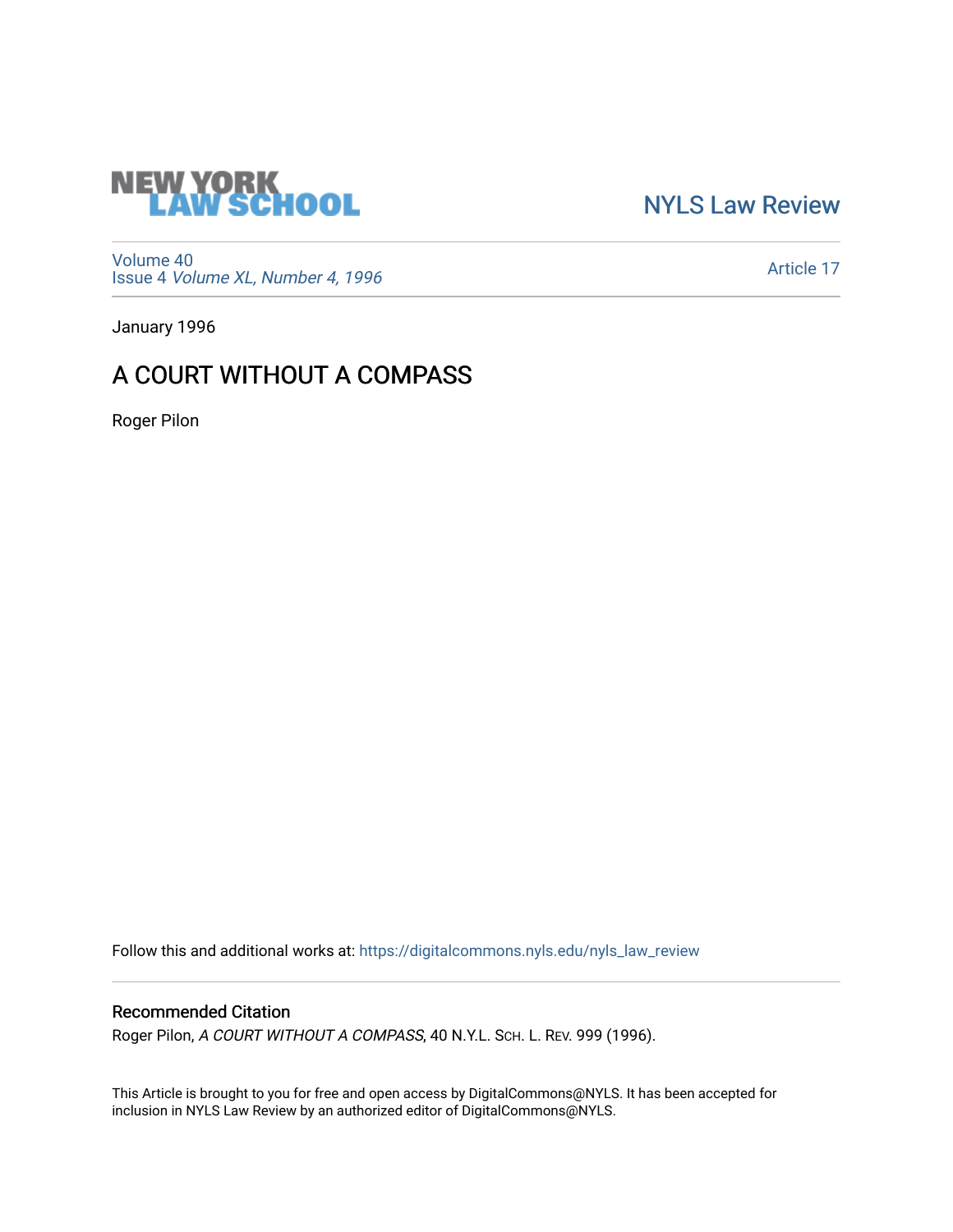#### A COURT WITHOUT A COMPASS

#### ROGER PILON\*

In their letter inviting me to contribute to a dialogue on Professor James F. Simon's recent book, *The Center Holds: The Power Struggle Inside the Rehnquist Court,* the editors of this *Law Review* advised me that the issue of the *Review* in which the dialogue would appear would be devoted to constitutional law. I was disappointed because I would rather have contributed to an issue devoted to the Constitution. Nevertheless, I shall write about constitutional law, the subject of Professor Simon's book and his subsequent Solomon Lecture, because it will enable me shortly to write about my preferred subject.

#### *A. Politics and the Court*

As its title suggests, the thesis of Professor Simon's book is this: despite five successive appointments to the Supreme Court by the conservative Reagan and Bush administrations and active efforts by the Court's conservatives to reverse the liberal legacy of the Warren and Burger Courts, which had given "the broadest scope in the nation's history to the civil rights and civil liberties protections of the Bill of Rights and the Fourteenth Amendment,"<sup>1</sup> the ideological "center" of the Court has largely held. Focusing primarily on the six Court terms that begin in 1986, when Justice Rehnquist was elevated to chief justice, and end in 1992, the end of the Republican years, Simon recounts the internal Court debates that produced "key decisions in four areas of civil rights and liberties-racial discrimination, abortion, criminal procedure, and First Amendment freedoms"—decisions that, "to a significant degree, have determined the Court's philosophical direction. $2^{\infty}$  By way of analysis, Simon concludes that the influence of centrists like Justices O'Connor and Kennedy is reinforced "by the Court's internal decision-making process, which encourages compromise, at least in close decisions."<sup>3</sup>

Although reviewers of Simon's book have suggested that he may have gone to press too soon-that several decisions late in the Court's 1994

*3. Id.* at **875.**

999

<sup>\*</sup> Senior Fellow and Director, Center for Constitutional Studies, Cato Institute, Washington, D.C.

<sup>1.</sup> JAMES **F. SIMON,** THE **CENTER** HOLDS: THE POWER **STRUGGLE** INSIDE THE REHNQUIST COURT **11 (1995)** [hereinafter THE **CENTER** HOLDS].

<sup>2.</sup> James F. Simon, *Politics and the Rehnquist Court,* delivered as the Sixth Annual Solomon Lecture at New York Law School (Oct. **31, 1995),** *in* 40 N.Y.L. **SCH.** L. REV. **863 (1996)** [hereinafter *Politics and the Rehnquist Court].*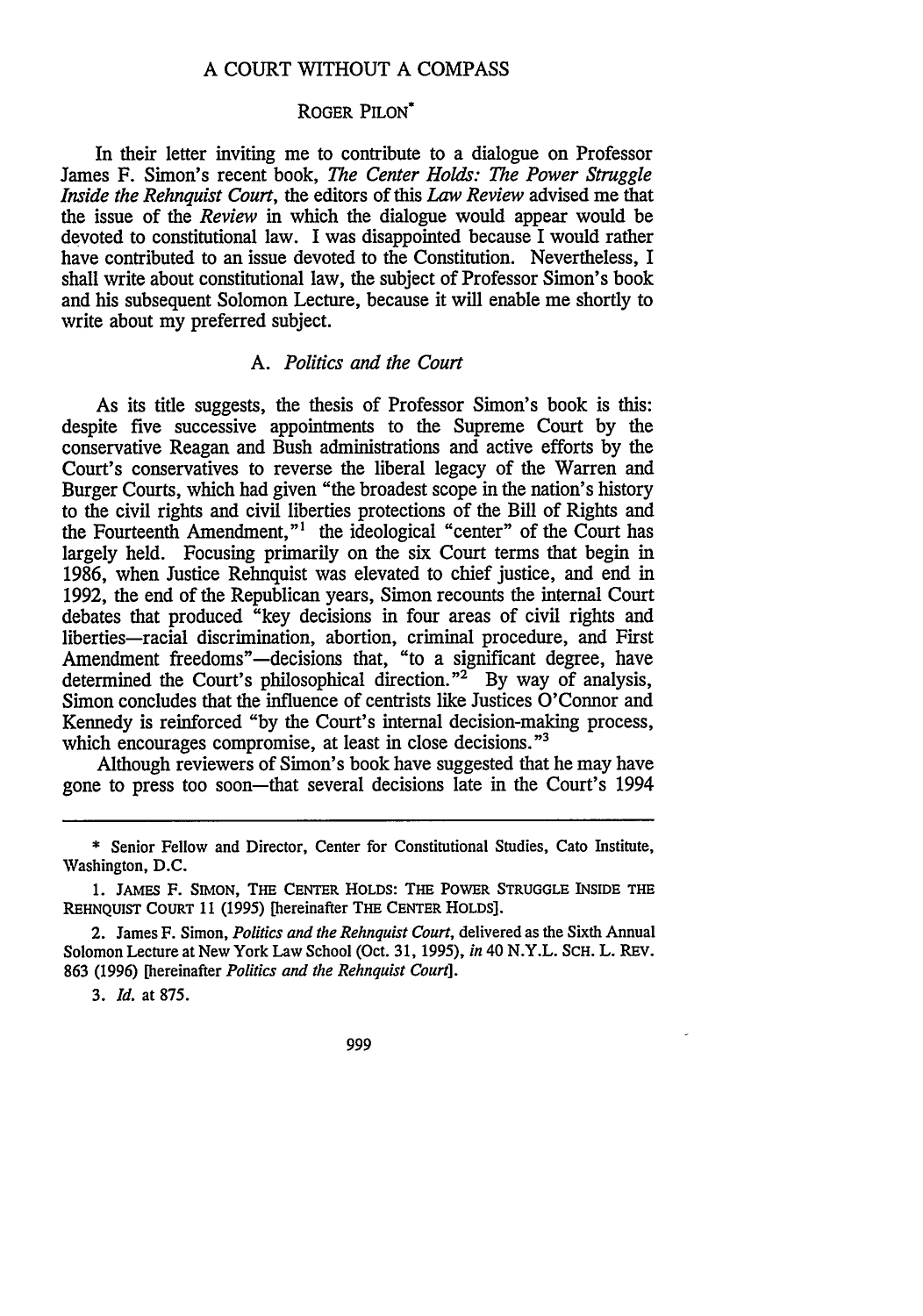Term, especially in the areas of race and religion, may have undermined his thesis<sup>4</sup>-Simon used his recent Solomon Lecture, "Politics and the Rehnquist Court," to reassert "that there has been no conservative judicial revolution, even considering [those 1994] decisions."<sup>5</sup> Pointing to the closeness of three such  $5-4$  decisions,<sup>6</sup> he notes that Kennedy and O'Connor still hold the balance of power on the Court. Moreover, O'Connor's opinions take "significantly more moderate positions in all of the cases than those of her more conservative colleagues."' At most, Simon concludes, there has been a narrowing of liberal precedents, not a "wholesale conservative revolution." **8**

Thus qualified, Simon's assessment, I would argue, is essentially correct. Even on a subject of political interest that Simon does not discuss, the reach of Congress's regulatory power, where the 1994 Court found, for the first time in nearly 60 years, that Congress's power under the Commerce Clause is not plenary,  $9$  the majority was slim, 5 to 4, and the concurrence of Kennedy, joined by O'Connor, was considerably more tepid than Rehnquist's opinion for the Court, to say nothing of Justice And in the much-anticipated term-limits decision,<sup>10</sup> it was the vote of Kennedy that saved the Washington political establishment from the wrath of the voters. Thus, in case after case in recent years, O'Connor, Kennedy, and, quite often, Justice Souter are the only votes that count, for as they go, so goes the Court. And they are hardly revolutionaries.

### B. *A Morality Play*

But what are we to make of this? Unfortunately, Simon makes very little. This is reportage-well-written, to be sure, but reportage all the same-some level above a *Time* magazine account, where Simon once worked, but only that. What is missing from the story is serious analysis.

4. See, e.g., reviews as diverse as those in *The Wall Street Journal,* David A. Price, *Looking Closely at the High Court,* WALL ST. J., Aug. 16, 1995, at A8 and *The Nation,* Mary Ellen Gale, *Supreme Reactionaries,* THE NATION, Sept. **11,** 1995, at 242.

*5. Politics and the Rehnquist Court, supra* note 2, at 863.

6. Miller v. Johnson, 115 **S.** Ct. 2474 (1995); Adarand Constructors, Inc. v. Pefia, 115 S. Ct. 2097 (1995); Rosenberger v. Rectors & Visitors of Univ. of Va., 115 S. Ct. 2150 (1995).

*7. Politics and the Rehnquist Court, supra* note 2, at 873-74.

8. *Id.* at 864.

9. United States v. Lopez, 115 **S.** Ct. 1624 (1995). For my commentary on the case, see Roger Pilon, *It's Not About Guns: The Court's Lopez Decision Is Really About Limits On Government,* WASH. POST, May 21, 1995, at C5.

10. U.S. Term Limits, Inc. v. Thornton, 115 **S.** Ct. 1842 (1995).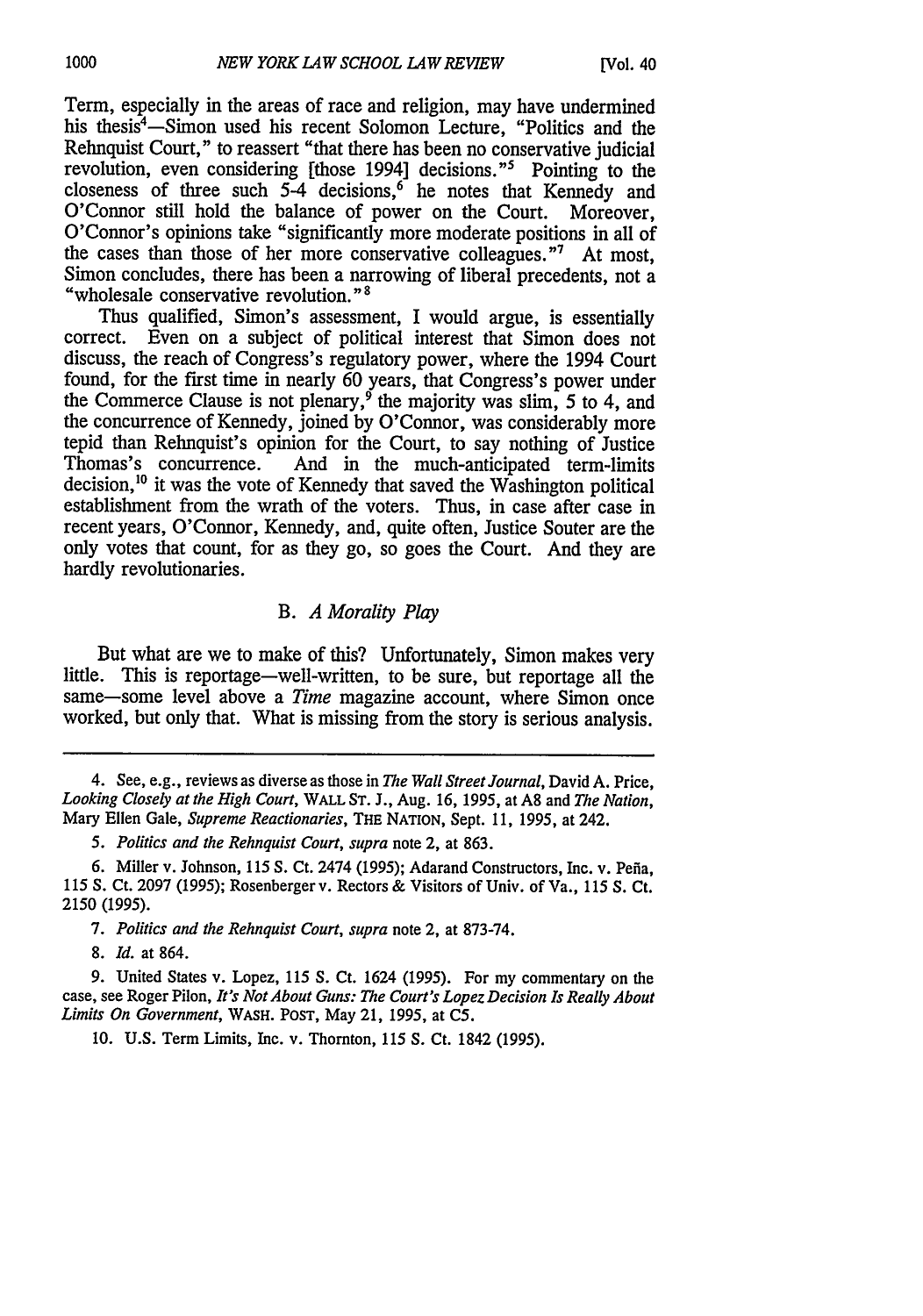In particular, one wants to know more fully just why so much was promised by the conservative judicial revolution and so little delivered-beyond the simple explanation that the Court's internal decision-making process encourages compromise, or that Justice Brennan, unlike Justice Scalia, is a skillful diplomat.<sup>11</sup> To be sure, Simon must work with the material he is given, and that is certainly part of the problem; for the Court for too long has been less an intellectual feast than a political maelstrom. But Simon could have helped us to understand why, could have placed his thesis instructively within the larger climate of ideas of which it is a part, then plumbed the deeper themes at issue.

Instead, he is content to stage a one-dimensional morality play, with liberals in white, conservatives in black. Rehnquist is straight out of Central Casting, of course, doubtless with reason. But the rest of the cast too performs over a stage of axioms planted uncritically, stretching back in history all of 40 years. The principal author of the Constitution, James Madison, enjoys but a cameo appearance. His colleagues, save for Jefferson and his wall of separation, enjoy not even that. This is recent constitutional history as contemporary politics-yet without insight as to why that is so.

But even then the politics is, well, "political." Thus, late in the play we find Judge Thomas's performance before the Senate Judiciary Committee compared unfavorably to that of Judge Ginsburg. "In her statement, Judge Ginsburg selected her judicial heroes carefully. **..** [for their] judicial restraint<sup>"12</sup> (this from an author who has just devoted more than 80 pages to commending the Court for upholding that singular example of judicial restraint, *Roe v. Wade).* Again, "Judge Ginsburg built her answers to committee members' questions organically, from basic premises to general conclusions-in contrast to Judge Thomas, whose prepackaged responses seemed calculated to pass the committee's examination with the minimum amount of intellectual effort."<sup>13</sup>

In drawing his Thomas/Ginsburg contrast—here barely sketched-Simon seems to have forgotten the small matter of context-the very different political climates that surrounded the two nominations. Following the tumultuous Bork hearings, after all, Republican nominees were under explicit instruction to be guarded—witness the Souter "stealth" nomination. Thus, Thomas was in hostile territory from the start-the more so because a black conservative had been named to fill the seat of the sainted Thurgood Marshall-whereas Ginsburg appeared before a committee of her own party. None of this and more finds its way into Simon's black-and-white account, which credits Ginsburg's relatively easy

**<sup>11.</sup>** THE **CENTER** HOLDS, *supra* note **1,** at 138.

<sup>12.</sup> *Id.* at 299.

**<sup>13.</sup>** *Id.*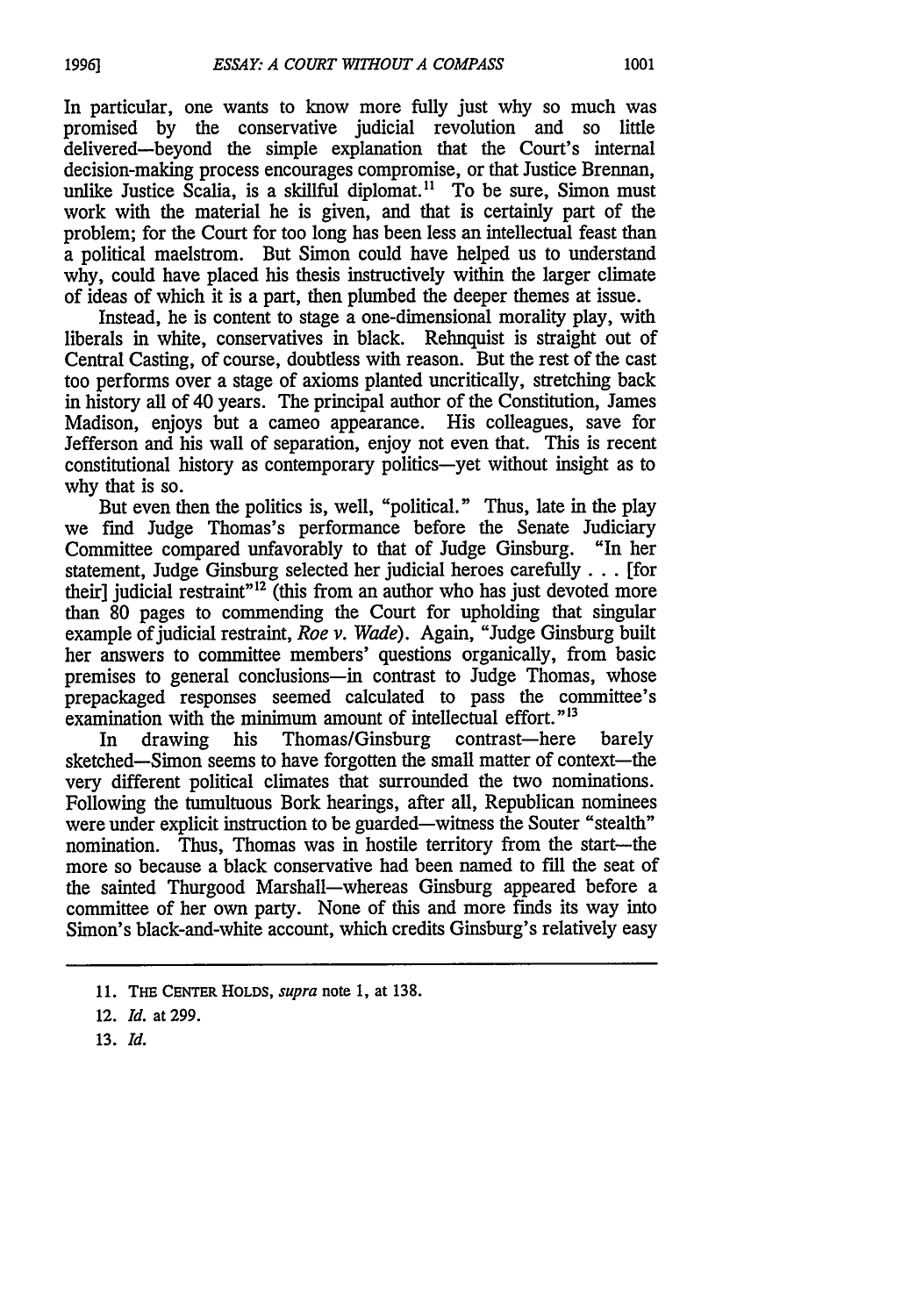hearings to her having "traversed the nation's political spectrum."<sup>14</sup> One can only wonder how differently the Bork-through-Breyer hearings might have gone had they proceeded before the first Republican Congress in 40 years.

## *C. The Roots of Modern Constitutional Law*

Underlying his easy analysis, then, is Simon's altogether uncritical posture toward today's conventional legal wisdom, as refined through the culture that has long dominated modem legal education in America. Its occasional pretense to the contrary notwithstanding, that culture finds its roots rather less in the Constitution than in the ideas of the Progressive Era-and in the idea, in particular, that it is the function of government to solve our social and economic problems, including, more recently, the problem of inequality. Standing in stark contrast to the quaint idea of limited government that is found in the Constitution, especially as amended after the Civil War, the active-government themes of the Progressive Era have given us, over time, what today we call "constitutional law"-a body of doctrine connected to its putative source by lines so tenuous that only those paid to discern them can do so.

Yet it is even earlier, in 1872, that we find the practical roots of the modern era, with the loss through the *Slaughter House* cases<sup>15</sup> of the Privileges and Immunities Clause of the Fourteenth Amendment. That amendment was written to empower federal courts, through section 1, or Congress, through section 5, to negate state violations of individual rights-rights that were outlined in the Civil Rights Act of 1866, reenacted in 1870,<sup>16</sup> immediately after the amendment was ratified. Of the three fonts in the amendment, the Privileges and Immunities Clause was meant to serve as the principal authority for substantive rights.'7 But only two years after the amendment's ratification, a bitterly divided 5-4 Court effectively eviscerated the clause, leaving courts thereafter to discern rights by drawing upon the less fertile Due Process and Equal Protection Clauses.

By the turn of the century and the rise of political activism in the name of progressive ideas, especially at the state level, courts were

14. *Id.* at 300. But see Roger Pilon, *Ginsburg's Troubling Constitution,* WALL **ST. J.,** June 17, 1993, at **A10.**

15. Slaughter-House Cases, 83 U.S. (16 Wall.) 36 (1872).

16. Civil Rights Act of 1866, ch. 31, 14 Stat. 27 (1866) (reenacted by Enforcement Act of 1870, ch. 114, § 18, 16 Stat. 140, 144, codified at 42 U.S.C. § 1982 (1988)).

17. *See* Robert **J.** Reinstein, *Completing the Constitution: The Declaration of Independence, Bill ofRights, and Fourteenth Amendment, 66* TEMP. L. REv. 361, 387-88 (1993).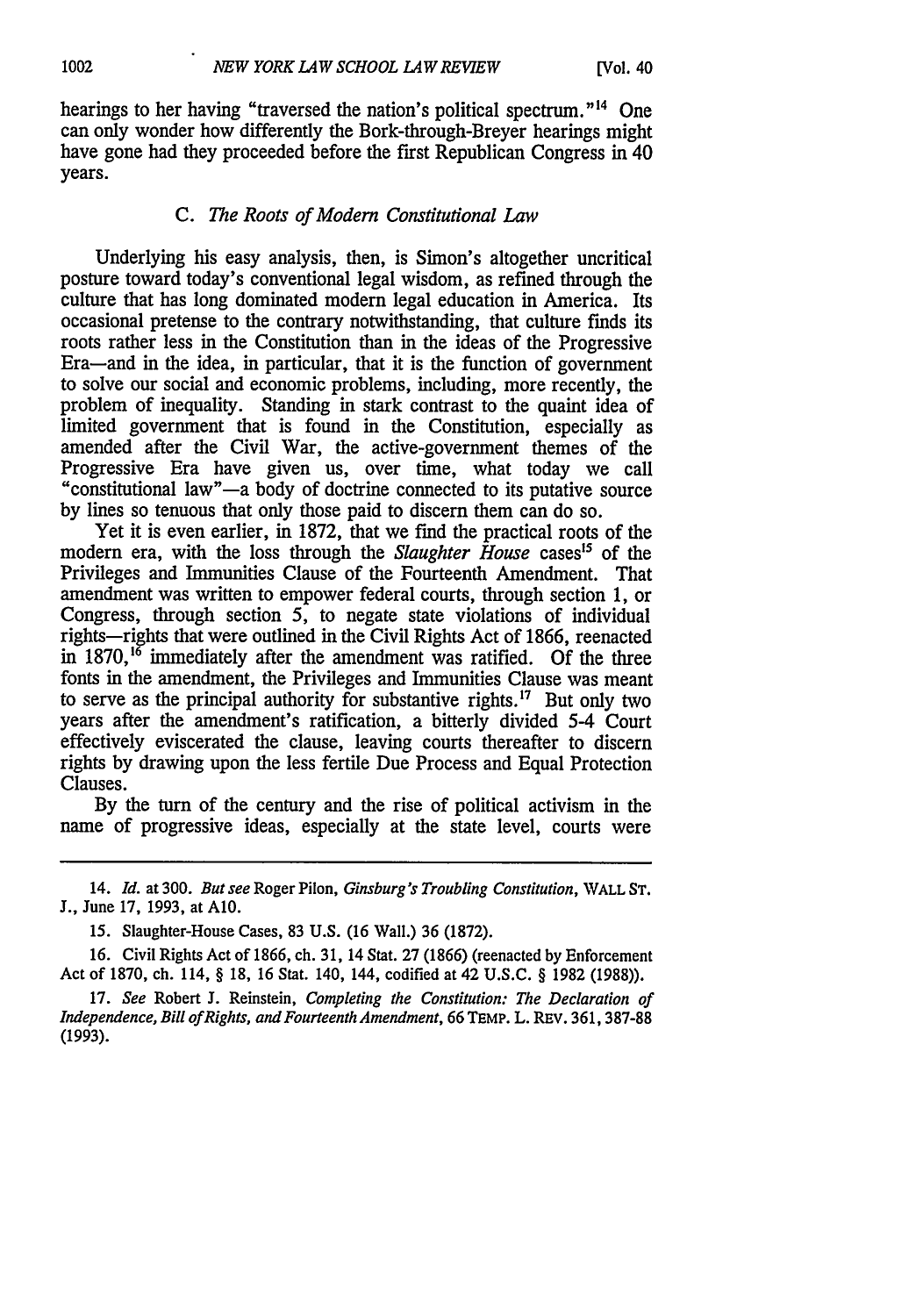increasingly called upon to judge whether such measures were violating individual rights. Never having crafted a comprehensive theory of rights, and no longer having a Privileges and Immunities Clause and the debate that surrounded it to help in the task, judicial majorities cobbled a theory of "substantive due process," against which their progressive brethren urged "judicial restraint."<sup>18</sup> Over the course of such cases, the inconsistency of ignoring the rights of southern Negroes while defending the rights of businessmen seems not often to have concerned either side, since neither seems often to have discerned much less sustained a unifying principle in the matter. Nevertheless, with the exception of segregation in the South, state and federal morals legislation (including Prohibition), and the many draconian measures that surrounded the First World War<sup>19</sup>—all of which were certainly important to those affected by it-government remained relatively limited and hence, to that extent, unobtrusive.

That all changed with the New Deal, of course, when federal activism exploded on the scene, leading eventually to the revolution that is modern constitutional law. Before that activism could unfold, however, there was standing in its way the small matter of the Constitution and its centerpiece, the doctrine of enumerated powers, which the Tenth Amendment made clear was nothing less than a matter of legitimacy.<sup>20</sup> If a power had not been delegated by the people and enumerated in the Constitution-and most powers had instead been reserved by the people or the states-any federal exercise of that power would be illegitimate. So confident were the Framers in the doctrine of enumeration that they thought a bill of rights superfluous, if not dangerous.<sup>21</sup> And in the early years of the New

**19.** *See* ROBERT HIGGS, **CRISIS AND LEVIATHAN:** CRITICAL **EPISODES IN THE** GROWTH **OF** AMERICAN GOVERNMENT **(1987).**

20. "The powers not delegated to the United States by the Constitution, nor prohibited by it to the States, are reserved to the States respectively, or to the people." **U.S.** CONST. amend. X. I have discussed the amendment's focus on legitimacy more fully in *The Federalism Debate: Why Doesn't Washington Trust the States? Hearings Before the Subcomm. on Human Resources and Intergovernmental Relations,* 104th Cong., 1st Sess. (1995), *reprinted in* Roger Pilon, *On the First Principles of Federalism,* **CATO** POL'Y REP., Nov./Dec. 1995, at 1.

21. "[Why declare that things shall not be done which there is no power to do?" THE FEDERALIST No. 84, at 559 (Alexander Hamilton) (Modern Library ed., 1937). The Framers concern that the enumeration of certain rights might be construed as the surrender of others was addressed—or so they thought—by the Ninth Amendment: "The enumeration in the Constitution, of certain rights, shall not be construed to deny or disparage others retained **by** the people." **U.S. CONST.** amend. **IX.** *See* THE RIGHTS **RETAINED** BY THE PEOPLE: THE HISTORY **AND** MEANING **OF** THE NINTH **AMENDMENT**

<sup>18.</sup> The paradigmatic case, of course, was Lochner v. New York, 198 U.S. 45 (1905).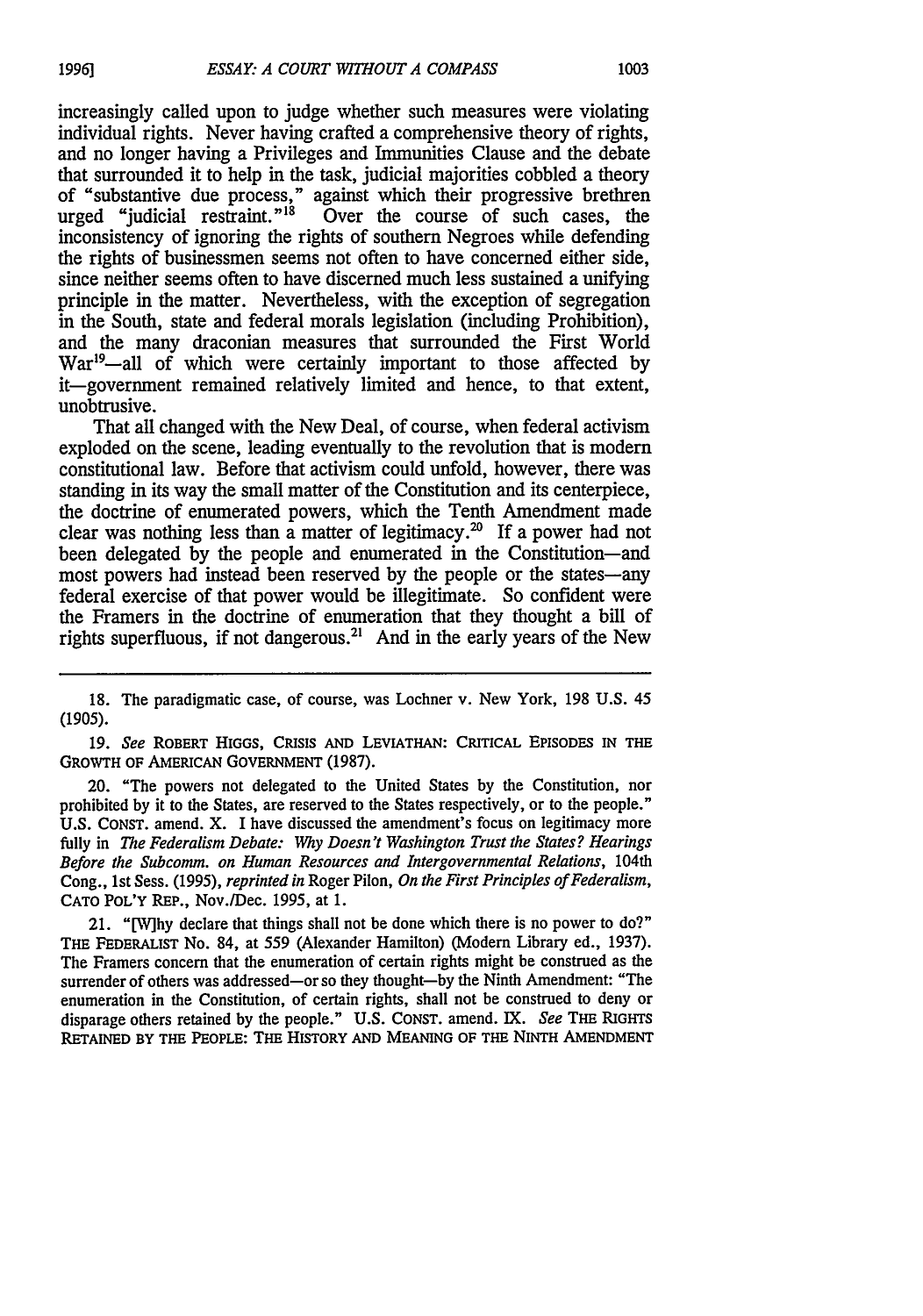\* Deal, the doctrine, as invoked by the Court, did in fact frustrate the activism of the political branches, leading President Roosevelt, in 1937, to unveil his notorious Court-packing scheme. Learning of that plan to add six new members to the Court, even Congress balked.<sup>22</sup> But the threat worked as an intimidated Court stepped aside, giving the political branches free rein over much of our lives. Judicial restraint would thereafter be the order of the day.

## *D. Politicizing the Constitution*

In all of this, the question of legitimacy did not disappear, of course. Rather, the idea took on a new, political meaning as progressives on the Court tried mightily to tie what was going on to the Constitution. **2** That process had already begun, in fact, in 1936, even before Roosevelt unveiled his scheme. Thus, in the *Butler* case<sup>24</sup> the Court raised a question not immediately before it, namely, whether the General Welfare Clause of Article 1, section 8, was best viewed as a limit on Congress's power to spend as it exercised its various enumerated powers-as Madison,<sup>25</sup> Jefferson, and others had held-or whether Congress instead

(Randy E. Barnett ed., 1989); Roger Pilon, *The Forgotten Ninth and Tenth Amendments,* CATO POL'Y **REP.,** Sept./Oct. 1991, at 1.

22. *See* MERLO **J.** PUSEY, THE **SUPREME COURT CRISIS** (Da Capo Press 1973) (1937).

23. One of the more candid assessments of what was going on at the time, made some thirty years after the fact, came from one of the principal architects of the New Deal, Rexford G. Tugwell: "To the extent that these [New Deal policies] developed, they were tortured interpretations of a document [i.e., the Constitution] intended to prevent them." Rexford G. Tugwell, *A Center Report: Rewriting the Constitution,* CTR. MAG., Mar. 1968, at 18, 20.

24. United States v. Butler, 297 U.S. 1, 65-66 (1936). I have discussed the issues that follow more fully in Roger Pilon, *Freedom, Responsibility, and the Constitution: On Recovering Our Founding Principles,* 68 NoTRE DAME L. REv. 507 (1993); and "A Government of Limited Powers," ch. 3 (pp. 17-34) CATO Handbook For Congress (1995) (reprinted as "Restoring Constitutional Government," Cato's Letters No. 9 (1995)).

25. James Madison, *Report on Resolutions, in* 6 THE WRITINGS **OF** JAMES MADISON 357 (Gaillard Hunt ed., 1906):

Money cannot be applied to the *general welfare,* otherwise than by an application of it to some *particular* measure conducive to the general welfare. Whenever, therefore, money has been raised by the general authority, and is to be applied to a particular measure, a question arises whether the particular measure be within the enumerated authorities vested in Congress. If it be, the money requisite for it may be applied to it; if it be not, no such application can be made.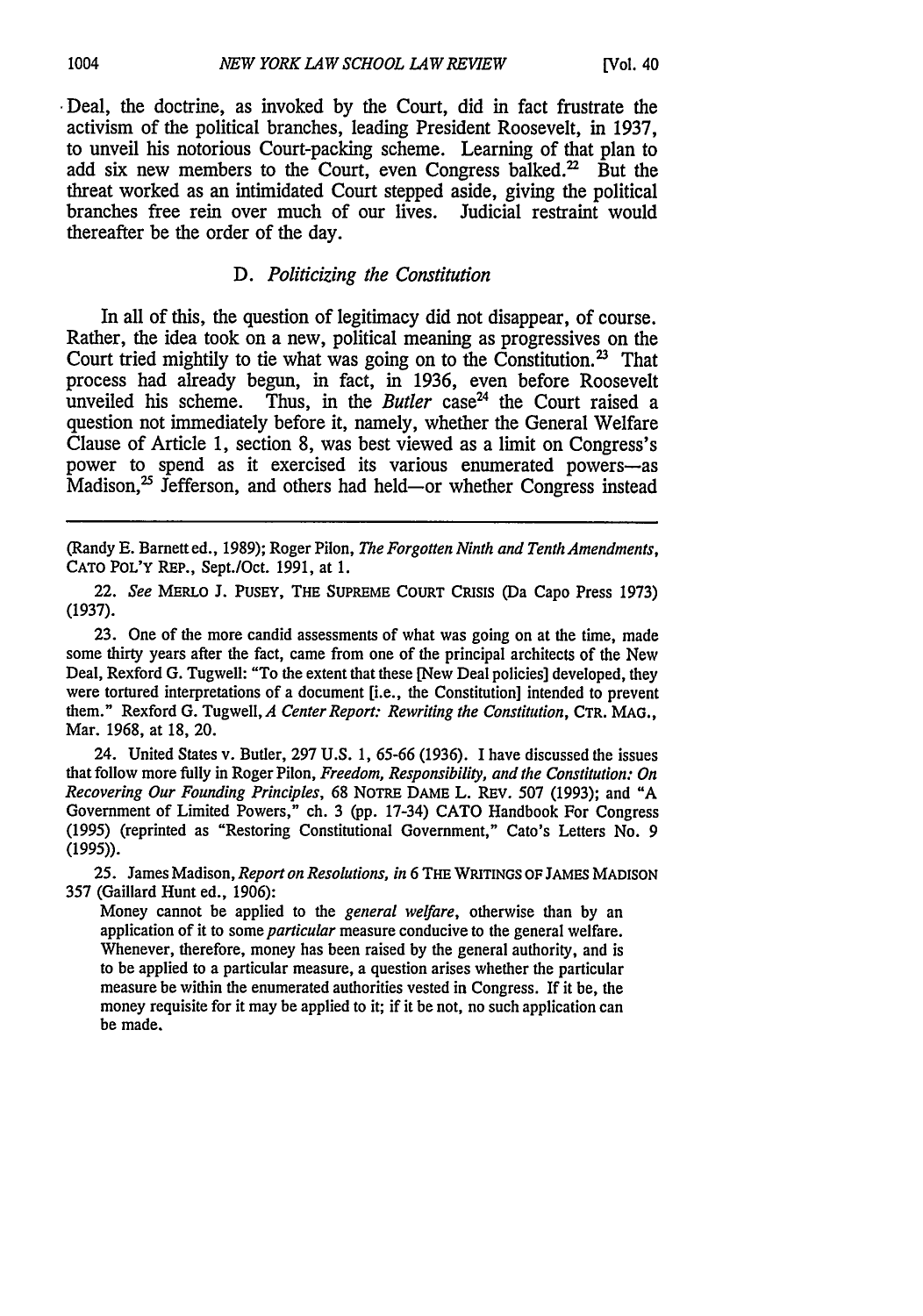had an independent power to spend for the general welfare, limited only by the word "general"-as Hamilton had held.<sup>26</sup> While finding the Agricultural Adjustment Act of 1933 unconstitutional, the Court came down on Hamilton's side of the question. Then a year later, in *Helvering v. Davis*,<sup>27</sup> the Court went Hamilton one better when it said that although Congress's now independent power to spend for the general welfare was still limited by the word "general," the Court would not itself police that limitation but would instead defer to Congress as to whether any expenditure was general or particular—the very Congress that was already raiding the Treasury and redistributing its contents with ever greater particularity.

The foundations of the modem welfare state thus secured, the Court turned next, that same year, to securing the foundations of the modem regulatory state. Those were located in the Commerce Clause, of course, which authorized Congress, in relevant part, to regulate commerce among the states. Intended primarily as a negative against protectionist barriers that states had erected under the Articles of Confederation-measures that impeded the free flow of commerce among the states-the commerce power enabled Congress to frustrate those impediments, thus making commerce "regular." So conceived, it was anything but a power to affirmatively regulate for all manner of social and economic ends, which the guarded founding generation would hardly have authorized. Yet the New Deal Court found just such a grant in the famous *Jones & Laughlin* And shortly thereafter it authorized Congress to regulate anything that even "affects" interstate commerce<sup>29</sup>—which in principle is everything.

In thus eviscerating the doctrine of enumerated powers, the Court turned shields into swords, giving rise to a fundamental question: If the Framers had intended for Congress to be able to do virtually anything it

*Id.*

*26. See* Alexander Hamilton's 1791 *Report on Manufactures, in* **INDUSTRIAL AND** COMMERCIAL **CORRESPONDENCE** OF ALEXANDER HAMILTON **293** (Arthur Harrison Cole ed., **1968).** One of the most telling responses to Hamilton's view was given **by** South Carolina's William Drayton in **1828: "[I]f** Congress can determine what constitutes the general welfare, and can appropriate money for its advancement, where is the limitation to carrying into execution whatever can be effected **by** money?" 4 **CONG.** DEB. **1632** (1828).

**27. 301 U.S. 619,** 640 **(1937).**

**28.** NLRB v. Jones & Laughlin Steel Corp., **301 U.S. 1 (1937).**

**29.** *See* Wickard v. Filburn, **317 U.S. 111** (1942). *See generally,* Richard **A.** Epstein, *The Proper Scope of the Commerce Power,* 73 VA. L. REV. 1387 (1987); Glenn H. Reynolds, *Kids, Guns, and the Commerce Clause: Is the Court Ready for Constitutional Government?,* CATO POL'Y ANALYSIS, No. 216, Oct. 10, 1994.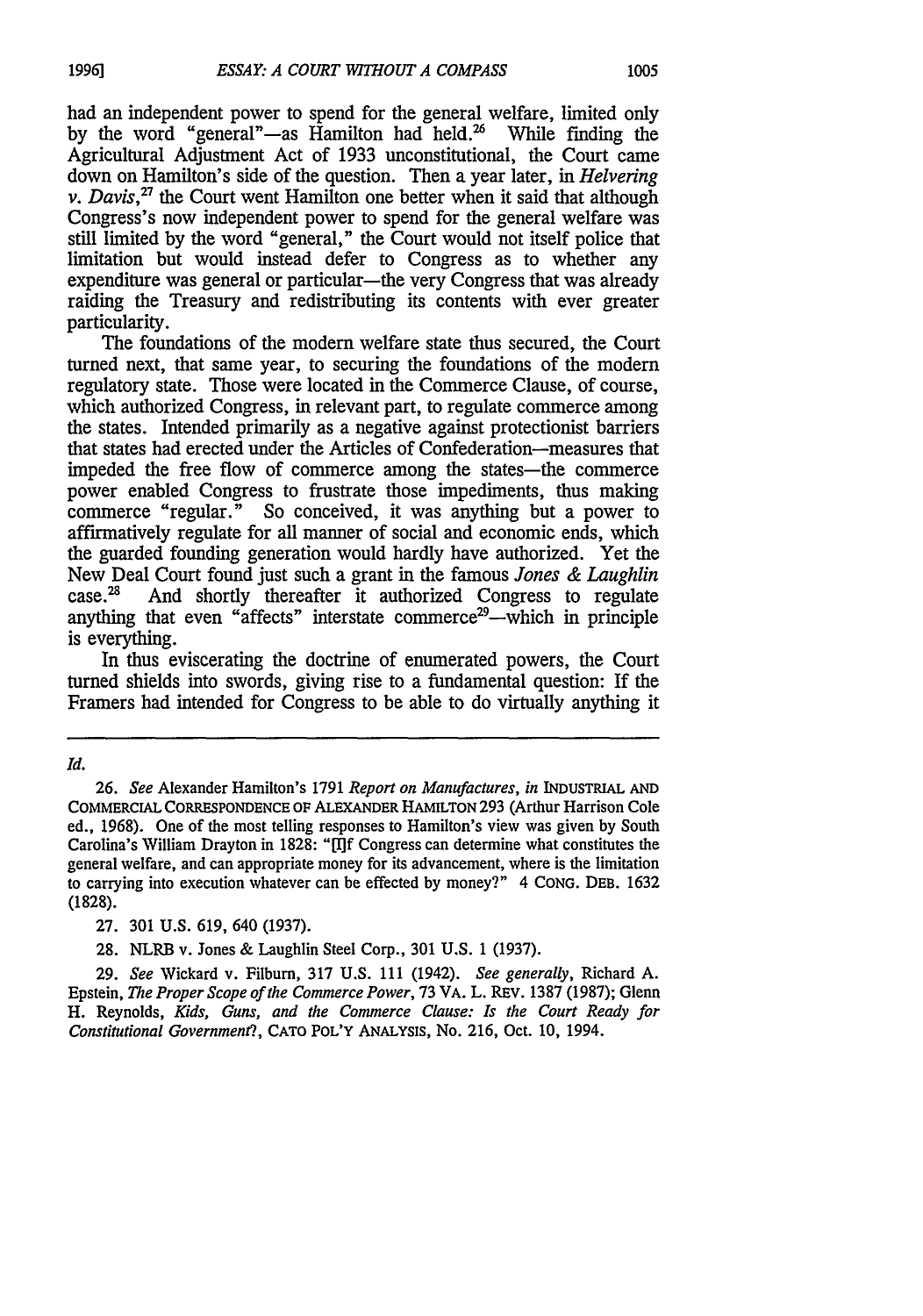wanted under the General Welfare and Commerce Clauses alone, why would they have enumerated Congress's other powers-or defended the doctrine of enumerated powers throughout the *Federalist Papers?* Needless to say, modem progressives have shown little interest in addressing that question. In the end, however, it cannot be ignored, as critics are increasingly recognizing that "[t]he post-New Deal administrative state is unconstitutional, and its validation by the legal system amounts to nothing less than a bloodless constitutional revolution. **"30**

Before the revolution could be completed, however, there remained the sticky business of rights. If not handled carefully, future Courts might recognize rights that could undermine the just-fashioned redistributive and regulatory powers. That potential was addressed by the Court in 1938 in the famous *Carolene Products* case<sup>31</sup>—especially in footnote four, a note not long ago called "[t]he great and modem charter for ordering the relations between judges and other agencies of government."<sup>32</sup> In a nutshell, the *Carolene* Court distinguished two "kinds" of nutshell, the *Carolene* Court distinguished two "kinds" of rights-fundamental and nonfundamental-and two "levels" of judicial review-strict and minimal. Measures affecting "discrete and insular minorities" or implicating such "fundamental" rights as speech or voting would get strict scrutiny by the Court, leading almost invariably to a finding of unconstitutionality. By contrast, measures affecting "ordinary commercial transactions"—implicating property and contract rights, for example-would be presumed constitutional and receive minimal judicial scrutiny. What it all meant in practice was that the political branches-now unrestrained by the doctrine of enumerated powers-and states could henceforth redistribute and regulate with all but judicial impunity, for rights too, unless they were deemed "fundamental," would be ignored.

That bifurcated theory of rights and review-today, more than bifurcated<sup>33</sup>—is nowhere to be found in the Constitution, of course,

30. Gary Lawson, *The Rise and Rise of the Administrative State,* 107 HARV. L. REv. 1231, 1231 (1994). *See also* Epstein, *supra* note 29, at 1388: "I think that the expansive construction of the [commerce] clause accepted by the New Deal Supreme Court is wrong, and clearly so  $\dots$ ."

31. United States v. Carolene Prod. Co., 304 U.S. 144 (1938). For a devastating critique of the politics behind the case, see Geoffrey P. Miller, *The True Story of Carolene Products,* 1987 SuP. CT. REV. 397 (1987).

32. Owen M. Fiss, *The Supreme Court, 1978 Term-Forward: The Forms of Justice,* **93** HARV. L. **REv. 1, 6 (1979).**

33. For a critique of the four levels of review that came recently from Turner Broadcasting Sys., Inc. v. FCC, 114 S. Ct. 2445 (1994), and scrutiny theory generally, see Roger Pilon, *A Modest Proposal on 'Must-Carry,' the 1992 Cable Act, and*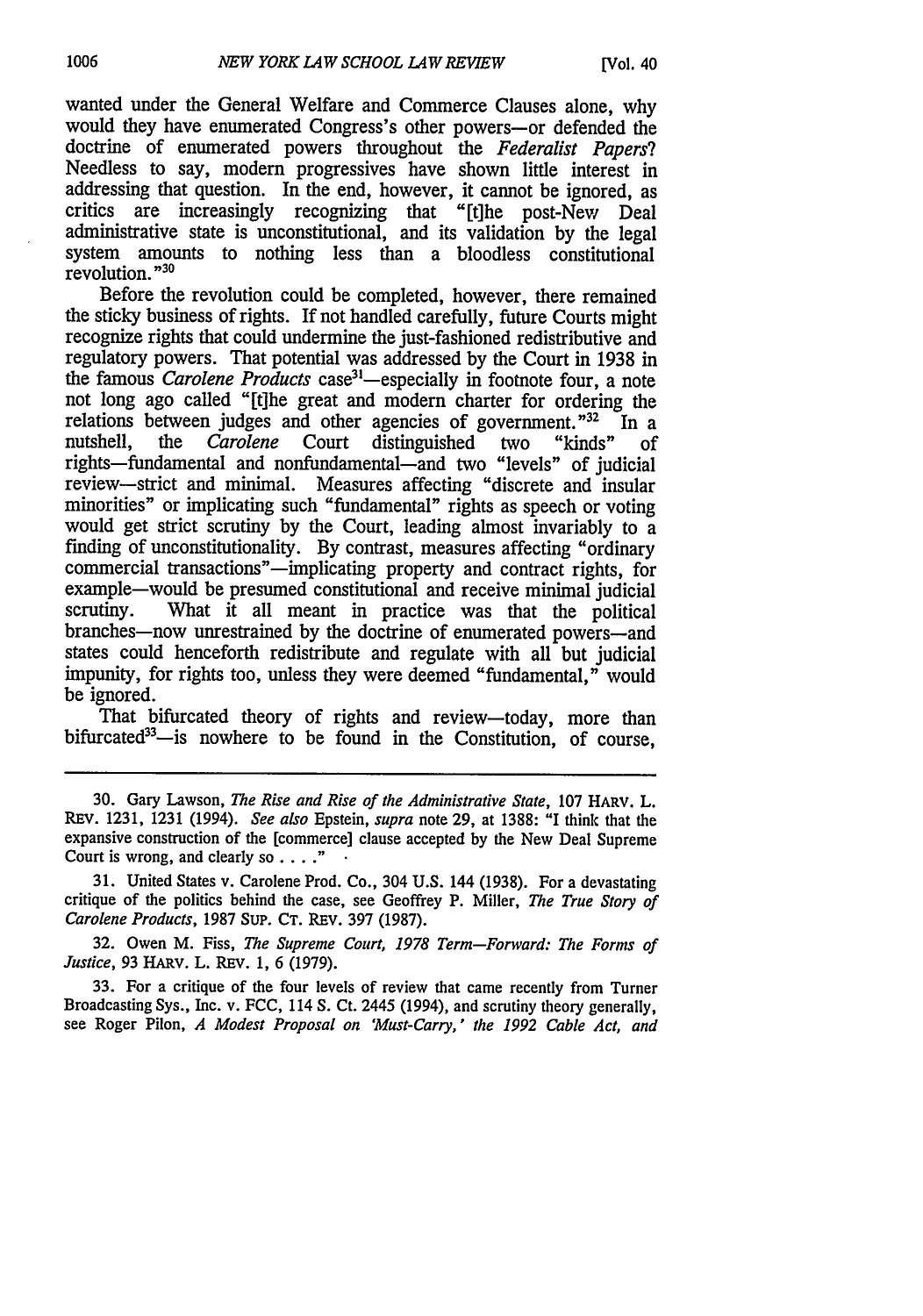which speaks simply of rights. It was a theory made of whole cloth by a recently chastened Court-to pave the way for the New Deal agenda. That the result was a thoroughly politicized Constitution is no better shown than by comparing judicial methodologies before and after the revolution.

Under the Constitution as written, judicial methodology-however difficult in certain contexts, and however rarely practiced well-was a relatively straightforward matter. One asked first whether a power had been granted. If not, that ended the matter. If yes, the next question was whether the means employed, under the Necessary and Proper Clause, were both necessary and proper. $34$  If not necessary, that too ended the matter. If necessary, the final question (regarding "proper") was whether the measure violated rights-enumerated and unenumerated alike-that had not been alienated, by implication, by the original grant of power. If so, accommodation by the government would be required. Again, however difficult that methodology may have been to apply in certain contexts, those are relatively straightforward questions of principle, not questions primarily about values.

Look, however, at the modem methodology. Judges now ask not whether a power is legitimate by virtue of having been granted-for Congress's power today is virtually plenary, and state police power is almost as broad—but whether the public ends at issue are "compelling" or merely "important" or something else, and whether the means are "narrowly tailored" or merely "rational" or something in between, and whether, in general, the scrutiny required should be "strict" or "midlevel" or "relaxed" or "minimal," which itself is a function of whether the rights at issue-seldom distinguished from interests-are "fundamental" or not. Those are not questions of principle, set forth in a founding document. They are questions requiring value judgments, concerning which different judges, understandably, will reach different conclusions, depending on their personal moral, political, and economic views.

In the end, the decision to fundamentally rewrite the Constitution-without changing as much as a word in the document-was a political decision. The resulting rewrite politicized the document. And the result over time has been the growth of a body of constitutional law that is largely politics by another name. Is it any wonder that Simon's

*Regulation Generally: Go Back to Basics,* 17 HASTINGS COMM. **&** ENT. L.J. 41 (1994).

<sup>34.</sup> I have discussed the Necessary and Proper Clause more fully, including its loss early in our history in McCulloch v. Maryland, 17 U.S. (4 Wheat.) 316, 421 (1819), in Roger Pilon, *On the Folly and Illegitimacy of Industrial Policy, 5* STAN. L. & POL'Y REv. 103, 110-11 (1993). *See also* Gary Lawson & Patricia B. Granger, *The "Proper" Scope Of Federal Power: A Jurisdictional Interpretation Of The Sweeping Clause,* 43 DUKE L.J. 267 (1993).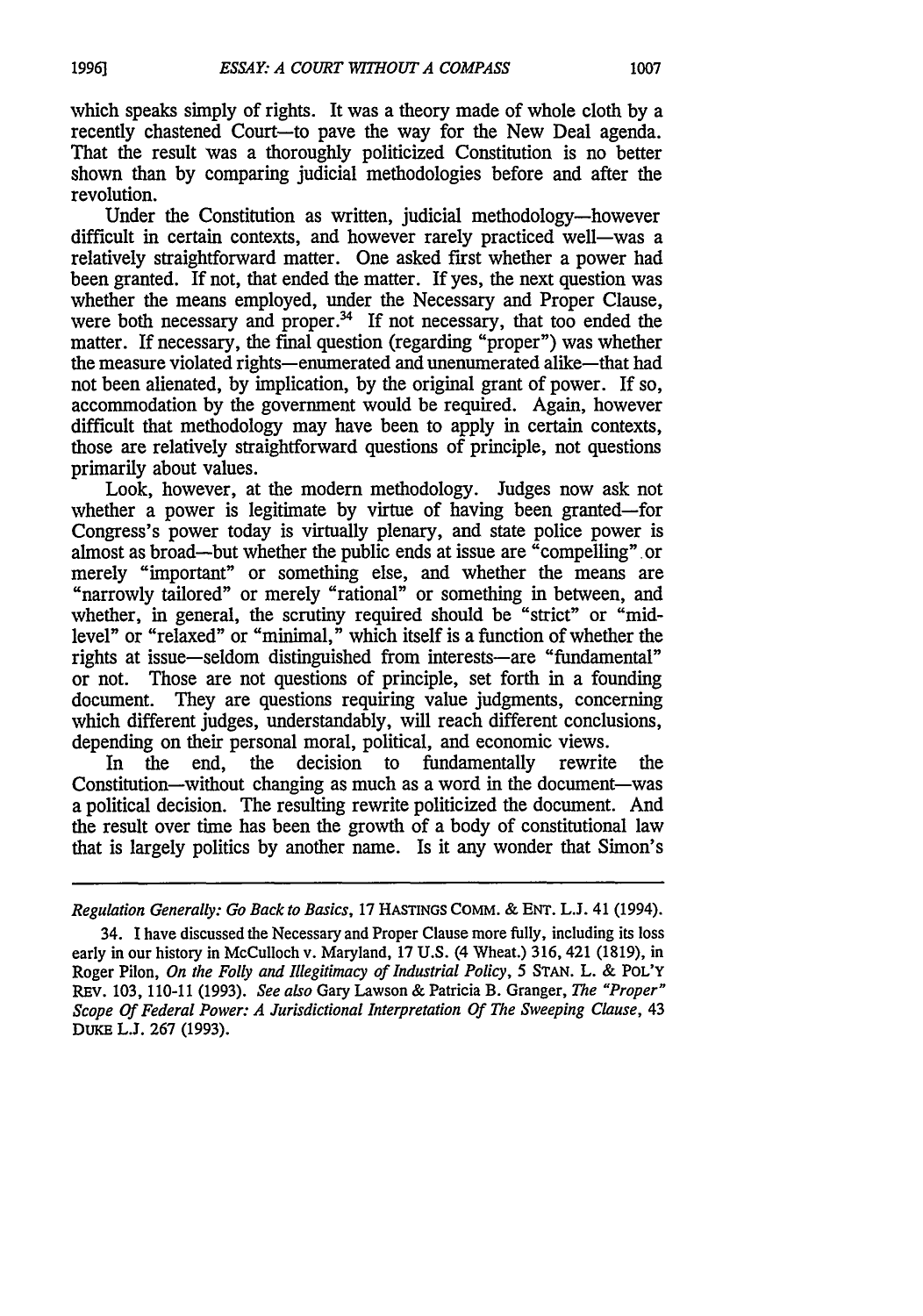account makes it seem that almost all on the Court is politics? It is. Say what you will about Robert Bork's thesis<sup>35</sup>—and I have criticized his conception of the Constitution, with its emphasis on democracy rather than liberty, as fundamentally wrong<sup>36</sup>—he is absolutely right in holding that if this judicial business is to be little more than politics, then better to leave it to the people than to five unelected, unaccountable men and women to make, as Simon puts it, "the most basic judgments about the direction of our constitutional democracy."<sup>37</sup> The Framers, however, did not envision that we would be put to a choice between an all but unbridled majority and an all but unbridled judiciary. Rather, the Constitution they wrote was meant precisely to avoid that dilemma-by leaving most power in free, private hands.

## *E. Shifting Sands*

In subscribing so uncritically to the modem view, then, what Simon has done is deny himself any point of principle on which to stand, any point from which to leverage a principled argument. He has his values, conservatives have theirs, but as between those respective sets of subjective values, there is no matter of principle. Nor can he rest on the Constitution, which today empowers government far more than it restrains it. Instead, he must stand on the shifting sands of modern constitutional law-on "constitutional values," in the modern jargon-where so much appears to be, because it is, result-oriented.

Thus, in his discussion of whether the Civil Rights Act of 1866 prohibits private discrimination, Simon finds himself recounting-and plainly defending—Justice Brennan's efforts in *Patterson v. McLean Credit Union*<sup>38</sup> to move the Court to an affirmative conclusion on the question, "even though the plain language of the statute appeared to be directed exclusively against discriminatory state laws."<sup>39</sup> Notwithstanding that plain language, the Court had only recently come down on the affirmative side in other contexts; $40$  thus the question of stare decisis arose as well.

36. RogerPilon, *Constitutional Visions,* REASON, Dec. 1990, at 39-41; Roger Pilon, *Rethinking Judicial Restraint,* WALL ST. J., Feb. 1, 1991, at **A10.**

- 37. THE CENTER HOLDs, *supra* note 1, at 54.
- 38. 491 U.S. 164 (1989).

39. THE **CENTER** HOLDS, *supra* note 1, at 27.

40. *See, e.g.,* Runyan v. McCrary, 427 U.S. 160 (1976) (holding unconstitutional commercially operated nonsectarian schools' denial of admission to students based on race); Jones v. Alfred H. Mayer Co., 392 U.S. 409 (1968) (holding unconstitutional

*<sup>35.</sup> See, e.g.,* ROBERT H. BORK, THE TEMPTING OF AMERICA: THE POLITICAL SEDUCTION OF THE LAW (1990).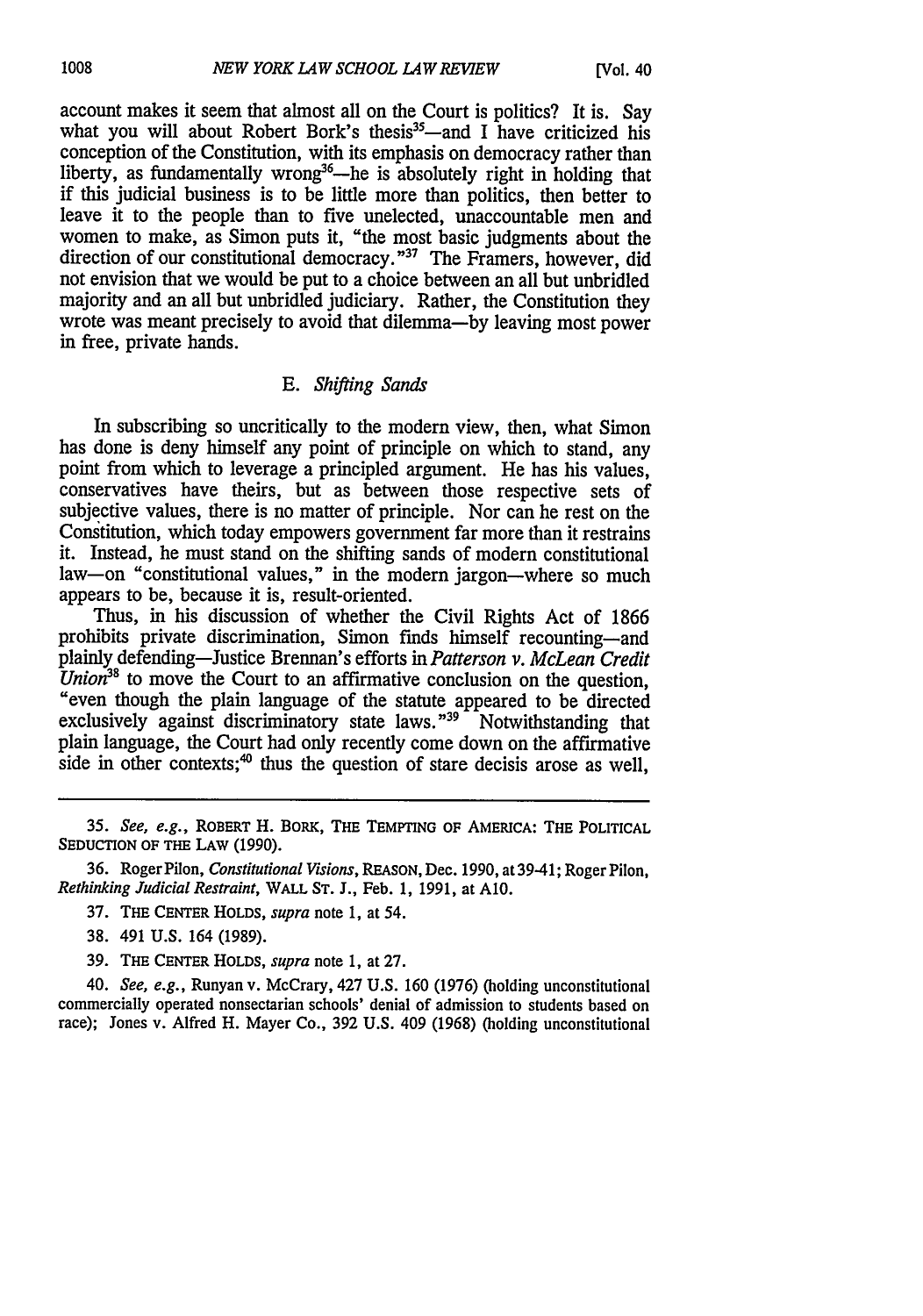which Justice Stevens, not surprisingly, was only too anxious to grasp: were the Court to reverse those recent cases, Stevens said, that act would be perceived by the public to be "an exercise of pure political power by an institution that was assumed to decide cases on judicial grounds, with due respect for precedent."<sup>41</sup> Never mind that the Court had recently ignored the law in order to reach the "politically correct" result; now it must confirm that mistake in the name of "the law," lest it be perceived by the public as "political."

What we have here is neither law nor the application or finding of law, a point drawn most generally, perhaps, in the very definitions Simon gives us for "liberal" and "conservative" judges:

The term "liberal" is used to describe a justice who gives the political branches a wide latitude to effect social and economic reform while insisting that those political branches do not interfere with individual rights. Conceding the deficiencies in such one-word descriptions of judicial philosophies [Is Simon or Rehnquist making that concession?], Chief Justice Rehnquist, nonetheless, distinguished "liberal" from "conservative" in describing the justices of the Court in the early 1950s this way: "[Justice] Black was regarded as a member of the Court's 'liberal' wing-a wing that conceded to the government great authority under the Constitution to regulate economic matters, but which sharply circumscribed that power when it was pitted against claims of individual rights. The 'conservative' wing, on the other hand, was inclined to sustain government action pretty much across the board. **"42**

To be sure, those definitions do capture, in large measure, the behavior of the respective camps today. But look at the problems inherent in those behaviors.

In their deference to the political branches, both liberals and conservatives have essentially abandoned the idea of limited government that is at the heart of the Constitution, as reflected in the doctrine of enumerated powers. Although Rehnquist, unlike Simon, does not prejudice his deference by dressing it in the robes of "social and economic reform" (if a measure is "regressive," does Simon's deference cease?), if pressed he would doubtless justify his posture with arguments from Borkian democracy, Tenth Amendment state power, and stare decisis-none of which, of course, should trump an argument from

42. *Id.* at 14-15 n.\*.

refusal to sell home in private subdivision based on race).

<sup>41.</sup> THE CENTER HOLDS, supra note 1, at 38-39.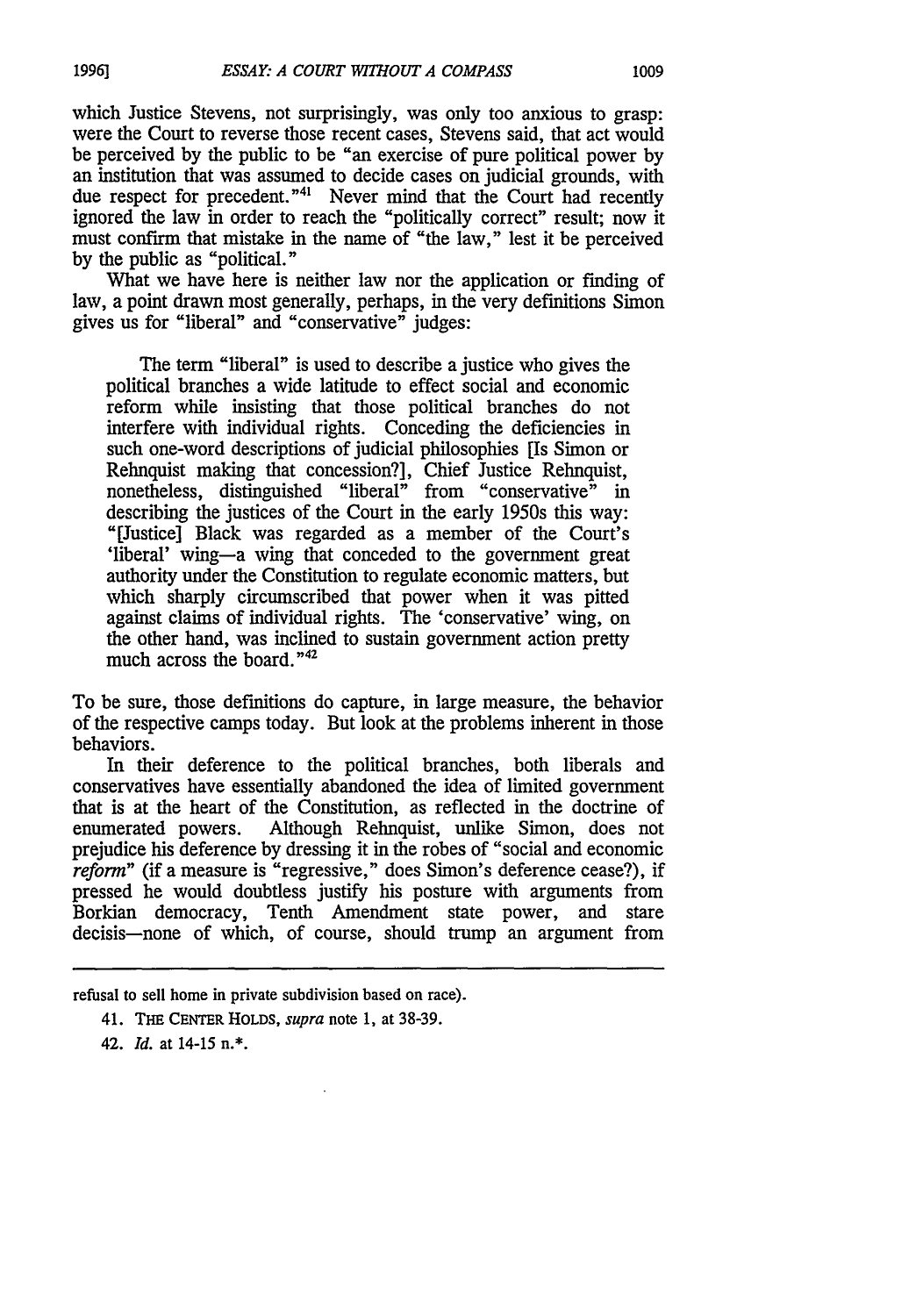individual liberty under the classical, post-Civil-War-Amendments Constitution.

As a constitutional matter, then, neither side has any real difficulty with the size and scope of modern government. But once government is unleashed, the implications for individual rights are inescapable—and here the two sides part. Liberals seem to want to have it both ways-big government, with all it entails for the violation of rights, and rights too-whereas conservatives are content to ignore claims of rights unless those claims can be grounded explicitly in the Constitution. Yet the issue is more complicated than that, for modem liberals are not so much rights people as *selective* rights people: they discover "rights" not normally included among even our unenumerated rights-such as rights against private discrimination<sup>43</sup>—while ignoring rights explicitly in the Constitution-such as property rights.<sup>44</sup> And conservatives, for their part, not only ignore the unenumerated rights that are explicitly a part of the Constitution, through the Ninth Amendment, but fail too often to appreciate that rights, in their particular contextual descriptions, are seldom enumerated-or better, are "discovered" only after doing the work of derivation that is part of the judicial function, which those enamored of judicial restraint are reluctant to do.

Thus, on both sides we find a failure to take the Constitution on its terms-a document of enumerated powers, the exercise of which is restrained by enumerated and unenumerated rights, which restrain state power as well. Regarding powers, both sides play the "judicial restraint" card-thus ignoring their responsibilities as judges. Regarding rights, liberal judges politicize the law by imposing their values on the rest of us in the name of "rights" selectively discovered or ignored; conservative judges politicize the law by allowing majorities-or, more likely, special interests operating through the political branches<sup>45</sup>—to impose their values on us directly. On neither side are the actions "constitutional."

We come, then, to the question of just why the conservative judicial revolution failed, insofar as it did, just why so much was promised and so little delivered. The process on which Simon has focused is an important part of the answer, to be sure, but by no means is it the whole answer. At a much deeper and more important level, conservatives have failed

<sup>43.</sup> For why there are no such rights, see Roger Pilon, *Discrimination, Affirmative Action, and Freedom: Sorting Out the Issues,* 45 AM. U. L. REV. 775 (1996).

<sup>44.</sup> For example, in Lucas v. South Carolina Coastal Commission, 505 U.S. 1003 (1992), as straightforward a property rights case as one could hope to find, the Court's liberals opposed Lucas's Fifth Amendment Takings Clause claim for denial of all economic and productive use of his land.

*<sup>45.</sup> See generally* PUBLIC CHOICE AND CONSTITUTIONAL ECONOMICS (James D. Gwartney & Richard E. Wagner eds., 1988); Miller, *supra* note 31.